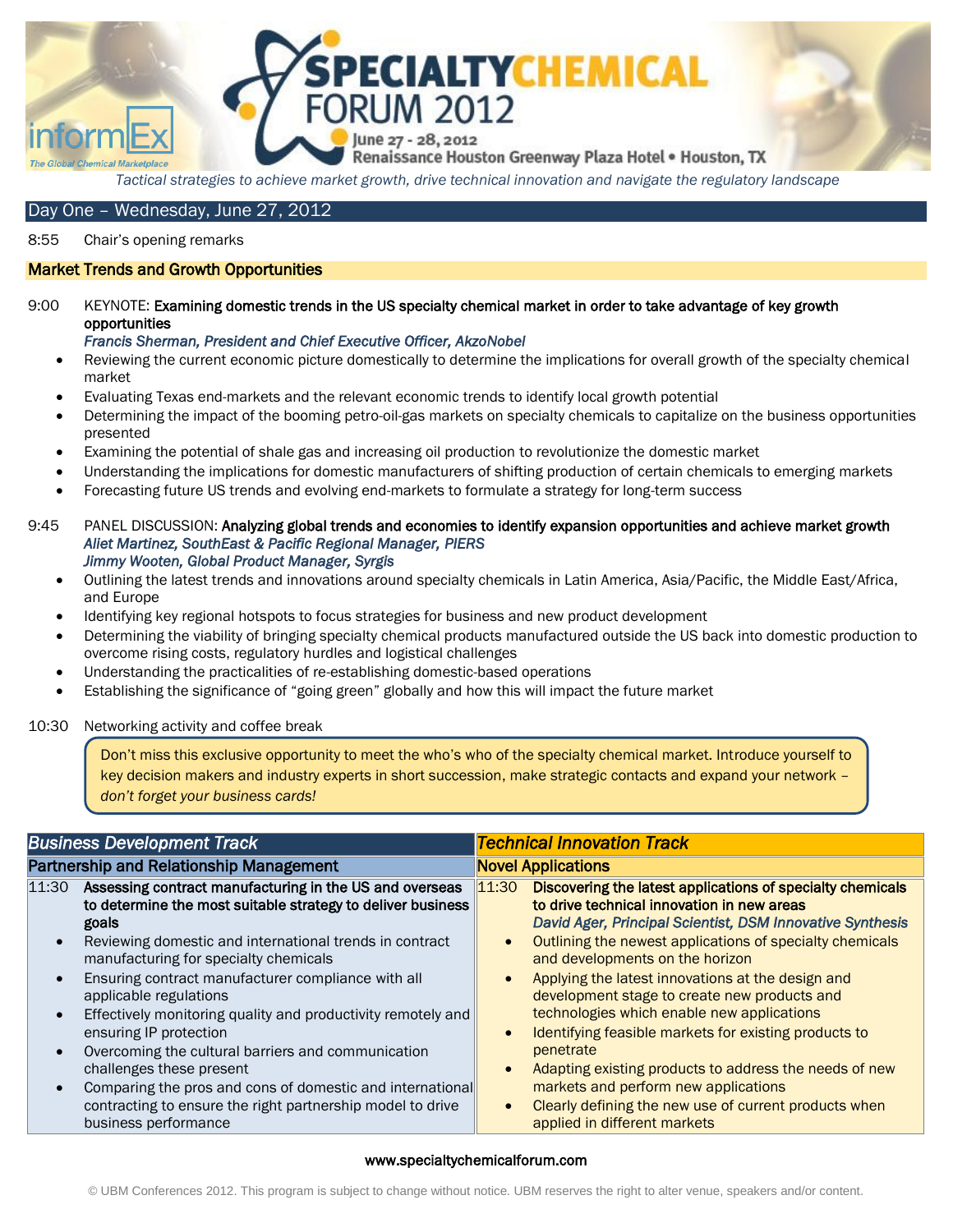| 12:15<br>$\bullet$<br>$\bullet$<br>$\bullet$<br>$\bullet$ | Selecting the appropriate contract manufacturer and<br>undertaking effective partner management to drive<br>business success<br>Establishing the business need for a contract manufacturer<br>and determining the specific capabilities required<br>Identifying where to find contract manufacturers and<br>evaluating their capabilities against the selection criteria<br>Implementing robust measurement and monitoring<br>processes to ensure quality and regulatory compliance<br>Applying best practice learnings from real-world<br>experiences of contract manufacturing partnerships                                                                                                                                                                                                                                                                                                                                                                                                                                                                                                                                      | 12:15<br>$\bullet$<br>$\bullet$<br>$\bullet$<br>$\bullet$ | Evaluating the potential of in-house chemicals for<br>performing multiple applications to achieve portfolio<br>expansion and maximize R&D ROI<br>Examining current specialty chemical product lines to<br>identify alternative application potential<br>Improving characteristics of existing products to maximize<br>portfolio profitability<br>Demonstrating innovative thinking to gain business<br>approval and propel portfolio growth<br>Overcoming challenges in reclassifying products and<br>reusing chemicals in waste to byproduct streams                                                                                                                                                                                                                                                                                                                                                                                                                                                                                                                                                                                                                                              |
|-----------------------------------------------------------|------------------------------------------------------------------------------------------------------------------------------------------------------------------------------------------------------------------------------------------------------------------------------------------------------------------------------------------------------------------------------------------------------------------------------------------------------------------------------------------------------------------------------------------------------------------------------------------------------------------------------------------------------------------------------------------------------------------------------------------------------------------------------------------------------------------------------------------------------------------------------------------------------------------------------------------------------------------------------------------------------------------------------------------------------------------------------------------------------------------------------------|-----------------------------------------------------------|----------------------------------------------------------------------------------------------------------------------------------------------------------------------------------------------------------------------------------------------------------------------------------------------------------------------------------------------------------------------------------------------------------------------------------------------------------------------------------------------------------------------------------------------------------------------------------------------------------------------------------------------------------------------------------------------------------------------------------------------------------------------------------------------------------------------------------------------------------------------------------------------------------------------------------------------------------------------------------------------------------------------------------------------------------------------------------------------------------------------------------------------------------------------------------------------------|
| 1:00                                                      | Networking lunch                                                                                                                                                                                                                                                                                                                                                                                                                                                                                                                                                                                                                                                                                                                                                                                                                                                                                                                                                                                                                                                                                                                   |                                                           |                                                                                                                                                                                                                                                                                                                                                                                                                                                                                                                                                                                                                                                                                                                                                                                                                                                                                                                                                                                                                                                                                                                                                                                                    |
| 2:00                                                      | PANEL DISCUSSION: Clarifying the capabilities and role of                                                                                                                                                                                                                                                                                                                                                                                                                                                                                                                                                                                                                                                                                                                                                                                                                                                                                                                                                                                                                                                                          |                                                           | Latest Technologies                                                                                                                                                                                                                                                                                                                                                                                                                                                                                                                                                                                                                                                                                                                                                                                                                                                                                                                                                                                                                                                                                                                                                                                |
| $\bullet$                                                 | toll processors to determine strategies to maximize the<br>potential of the relationship<br>Kurt Hoeprich, Business Manager, Custom Services, Fine<br><b>Chemistry, Albemarle</b><br>Bryon Leggett, Director, Business Development, WeylChem<br><b>International</b><br>Abhay Kanzarkar, Purchasing Manager, Tolling Services,<br><b>Huntsman</b><br>The Toll Processor Perspective:<br>Establishing why toll processors are needed and the role<br>and requirements of a toll processor within the supply<br>chain<br>Assessing the risks and benefits of undertaking toll<br>processing<br>Evaluating toll processing as a sound business model for a<br>new organization<br>The Toll Client Perspective:<br>Comparing "one-stop shop" contract manufacturers to<br>niche toll processors to identify the most appropriate<br>partnership model<br>Examining R&D toll processors to understand their<br>capabilities and how they can add value<br>Evaluating lab capabilities, experience, flexibility, and<br>responsibility for shipping, raw materials, and waste to<br>select the appropriate partner and ensure compliance | 2:00<br>$\bullet$<br>$\bullet$<br>$\bullet$<br> 2:30      | Driving progress toward new platform molecules for<br>biobased chemicals<br>Peter L. Keeling, Ph.D., Director of Innovation, Center for<br><b>Biorenewable Chemicals</b><br>Developing the tools, components and materials needed to<br>convert carbohydrate feedstocks into biobased chemicals<br>Utilizing bioengineering of fatty acid and polyketides in<br>microorganisms and an innovative and complimentary<br>portfolio of developments in chemical catalysis<br>Applying biocatalysis and chemical catalysis technologies<br>that have the potential to nurture a sustainable, biobased<br>chemical industry<br>Transforming the petrochemical supply chain with key<br>foundational intermediates that deliver an array of drop-in<br>chemistry or similar functionality to existing fossil-carbon-<br>based chemicals<br>Discovering the potential of an advanced manufacturing<br>system with new platform molecules for biobased<br>chemicals<br>Boosting and measuring performance of chemical systems<br>using microencapsulation technology<br>John Stolarz, Product Manager, G-FORCE Technologies,<br>Glatfelter<br>Identifying the most appropriate projects for the utilization |
|                                                           |                                                                                                                                                                                                                                                                                                                                                                                                                                                                                                                                                                                                                                                                                                                                                                                                                                                                                                                                                                                                                                                                                                                                    |                                                           | of microencapsulated solutions in specialty chemicals                                                                                                                                                                                                                                                                                                                                                                                                                                                                                                                                                                                                                                                                                                                                                                                                                                                                                                                                                                                                                                                                                                                                              |
|                                                           | <b>Innovative Business Strategies</b>                                                                                                                                                                                                                                                                                                                                                                                                                                                                                                                                                                                                                                                                                                                                                                                                                                                                                                                                                                                                                                                                                              | $\bullet$                                                 | Examining key performance parameters to consider when                                                                                                                                                                                                                                                                                                                                                                                                                                                                                                                                                                                                                                                                                                                                                                                                                                                                                                                                                                                                                                                                                                                                              |
| 2:45<br>$\bullet$<br>$\bullet$<br>$\bullet$<br>$\bullet$  | Increasing productivity and reducing costs through an<br>integrated management system<br>Tyce Workman, Director of Quality and Regulatory Affairs,<br><b>Gabriel Performance Products</b><br>Identifying effective systems management approaches for<br>both large and small operations<br>Evaluating your current system to identify and overcome<br>communication gaps and data flow inefficiency<br>Adopting the appropriate techniques to create an<br>integrated system which ensures consistency and<br>efficiency across all operations<br>Leveraging best practice to achieve production efficiency<br>and cost savings                                                                                                                                                                                                                                                                                                                                                                                                                                                                                                    | 3:00<br>$\bullet$                                         | designing microencapsulated solutions<br>Applying a novel approach to measuring performance of<br>capsule breakage characteristics to determine length of<br>time before rupture<br>Utilizing the capabilities of nanomaterials to enhance<br>specialty chemical performance<br><b>Brandon Travis, Ph.D., Business Development Specialist -</b><br><b>Biomedical Applications, Blue Nano Inc</b><br>Assessing the large surface area to relative size ratio and<br>optical properties as distinguishing factors for using<br>nanomaterials in specialty chemical product lines<br>Reviewing current applications of nanomaterials in solar<br>cells and visual displays for performance in absorption and                                                                                                                                                                                                                                                                                                                                                                                                                                                                                          |
|                                                           |                                                                                                                                                                                                                                                                                                                                                                                                                                                                                                                                                                                                                                                                                                                                                                                                                                                                                                                                                                                                                                                                                                                                    |                                                           | transparency<br>Discovering future trends including nanoporous surfaces in<br>catalytic converters and fuel cells<br>Evaluating the technical characteristics of a successful<br>business model for a start-up nanomaterials manufacturer                                                                                                                                                                                                                                                                                                                                                                                                                                                                                                                                                                                                                                                                                                                                                                                                                                                                                                                                                          |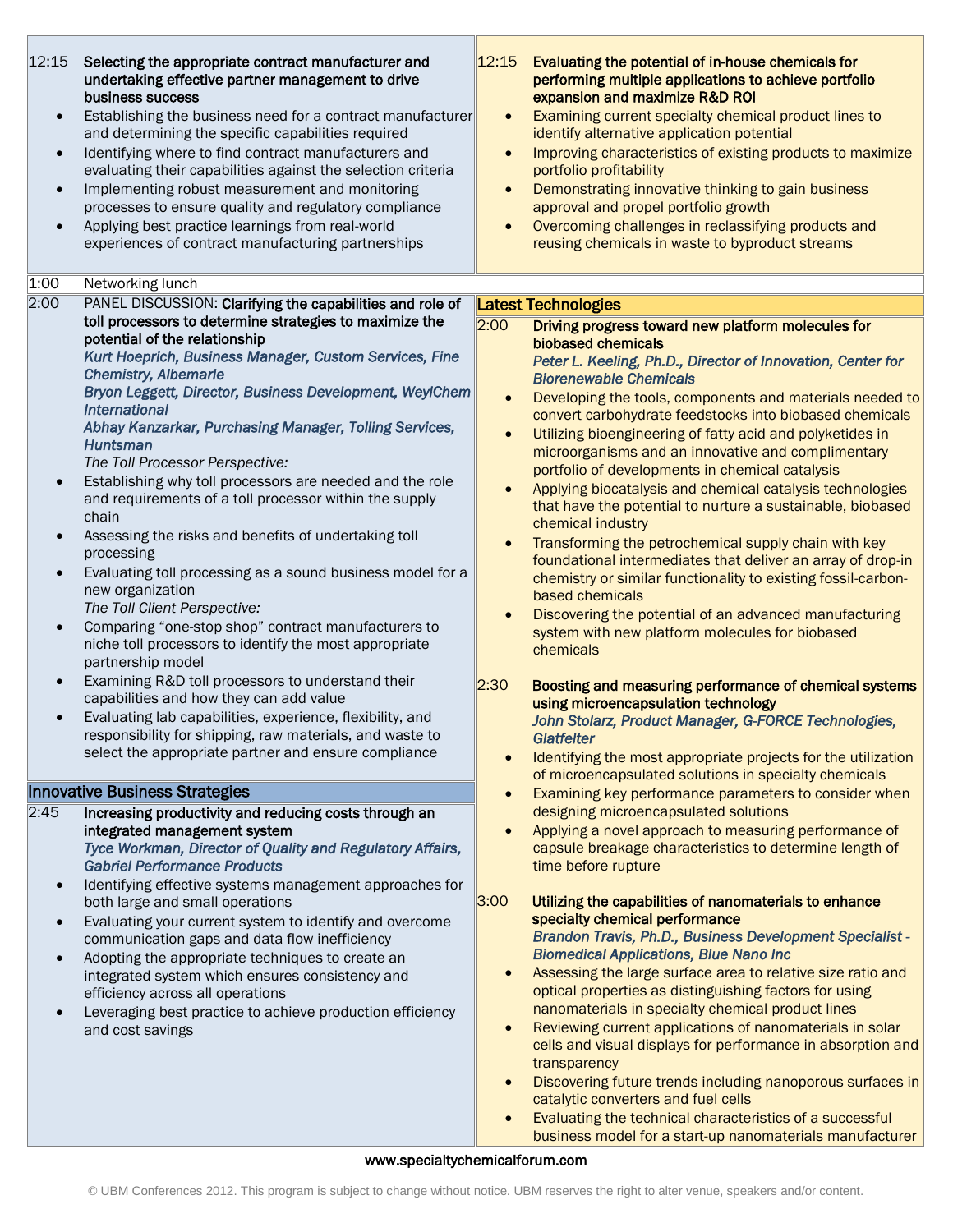| 3:30                                                                                                                              | Networking coffee break                                                                                                                                                                                                                                                                                                                                                                                                                                                                                                                                                                                                                                                                                                                                                                                                                                                                                                                                                                                                                                                                                                                                                                                                                                       |                                                                                                                                                    |                                                                                                                                                                                                                                                                                                                                                                                                                                                                                                                                                                                                                                                                                                                                                                                                                                                                                                                                                                                                                                                                                                                                                                                                                                                                                                                                                                                                                                                                                                                                                                                                                                                                                                                                                                                                                                                                                                                                                                   |
|-----------------------------------------------------------------------------------------------------------------------------------|---------------------------------------------------------------------------------------------------------------------------------------------------------------------------------------------------------------------------------------------------------------------------------------------------------------------------------------------------------------------------------------------------------------------------------------------------------------------------------------------------------------------------------------------------------------------------------------------------------------------------------------------------------------------------------------------------------------------------------------------------------------------------------------------------------------------------------------------------------------------------------------------------------------------------------------------------------------------------------------------------------------------------------------------------------------------------------------------------------------------------------------------------------------------------------------------------------------------------------------------------------------|----------------------------------------------------------------------------------------------------------------------------------------------------|-------------------------------------------------------------------------------------------------------------------------------------------------------------------------------------------------------------------------------------------------------------------------------------------------------------------------------------------------------------------------------------------------------------------------------------------------------------------------------------------------------------------------------------------------------------------------------------------------------------------------------------------------------------------------------------------------------------------------------------------------------------------------------------------------------------------------------------------------------------------------------------------------------------------------------------------------------------------------------------------------------------------------------------------------------------------------------------------------------------------------------------------------------------------------------------------------------------------------------------------------------------------------------------------------------------------------------------------------------------------------------------------------------------------------------------------------------------------------------------------------------------------------------------------------------------------------------------------------------------------------------------------------------------------------------------------------------------------------------------------------------------------------------------------------------------------------------------------------------------------------------------------------------------------------------------------------------------------|
| 4:00<br>$\bullet$<br>$\bullet$<br>$\bullet$<br>$\bullet$<br>4:45<br>$\bullet$<br>$\bullet$<br>$\bullet$<br>$\bullet$<br>$\bullet$ | Hedging against economic uncertainty through product<br>portfolio diversification<br>Jeff Gates, Vice President of Marketing and Business<br><b>Development, Syrgis</b><br>Reviewing which end-markets are currently growing or in<br>decline to highlight areas of opportunity<br>Identifying which markets would be favorable and best<br>align with the current product portfolio<br>Critically examining existing products to determine the<br>most appropriate diversification plan to implement and<br>access new end-user markets<br>Attracting capital investment and obtaining funding for<br>diversification plans<br>Overcoming hurdles to new product development and<br>ensuring commercial viability<br>Randall R. Skattum, Global Business Manager - Olefin &<br><b>Methanol Derivatives, Celanese</b><br>Aligning the early stages of design and development with<br>commercial marketability<br>Effective methods for generating investment interest in<br>new products from the outset<br>Demonstrating ROI to ensure continued investment and<br>development<br>Accurately forecasting pricing and sales volume in both<br>existing and new markets<br>Designing a model that allows for a smooth transition to<br>larger scale production | $\sqrt{4:00}$<br>$\bullet$<br>$\bullet$<br>$\bullet$<br>4:30<br>$\bullet$<br>$\bullet$<br>$\bullet$<br>5:00<br>$\bullet$<br>$\bullet$<br>$\bullet$ | Utilizing ionic liquids as a platform for innovative<br>technologies in specialty applications<br>Tom F. Beyersdorff, Ph.D., President, IoLiTec<br>Introducing the unique properties of ionic liquids and<br>determining how they can be applicable to specialty<br>chemical manufacturing<br>Reviewing practical applications of ionic liquids in dye-<br>sensitized solar cells (DSSC), heat carriers, sorption<br>cooling, battery electrolytes, nanotechnology and coatings<br>Comparing ionic liquids to traditional systems and exploring<br>the potential of ionic liquids in future innovations<br>Advancing innovation in specialty chemical processes with<br>the use of phase transfer catalysis<br>John M. Gohndrone, Ph.D., Process Engineering Scientist,<br><b>Dow Corning Corporation</b><br>Outlining the basic principles of phase transfer catalysis<br>(PTC) and how PTC properties allow for industrial<br>application<br>Utilizing PTC to avoid the use of expensive and hazardous<br>polar solvents to reduce costs and ensure safety<br>Examining how PTC can be used to improve yield and<br>selectivity of a chemical process<br>Highlighting recent commercial success with practical PTC<br>case studies<br>Evaluating current and future trends of fluorochemicals<br>and their application to specialty chemical markets<br>Ron Epstein, Marketing Director, Halocarbon<br>Reviewing current market applications in agricultural and<br>pharmaceutical end markets<br>Uncovering the latest applications in new end markets<br>such as electronics and construction<br>Identifying the applicability of fluorochemicals in your<br>current chemical product portfolio<br>Assessing the profitability of using fluorochemicals while<br>considering competitive forces from overseas and the<br>commodity chemical market<br>Examining the impact of REACh on fluorochemicals and<br>how regulatory changes will shape future trends |

### 5:30 Networking drinks reception

# Day Two – Thursday, June 28, 2012

### 8:55 Chair"s opening remarks

# Regulatory Landscape and Environmental Considerations

- 9:00 Keeping abreast of the latest updates and deadlines under REACh regulation surrounding specialty chemicals to ensure continued adherence and compliance
	- *V.M. Jim DeLisi, Regional Head, North America, REACh ChemAdvice*
	- Evaluating the impact of the June 1, 2013 registration deadline and applying lessons learned from the 2010 deadline on substances and intermediates
	- Addressing late "pre-registrations" and how to file them accurately
	- Identifying and overcoming common mistakes and pitfalls when working towards REACh compliance
	- Discussing authorization issues and costs effecting US specialty chemical producers operating in EU markets

# 9:45 Understanding and adhering to regulations in emerging markets to ensure compliance and access to growth regions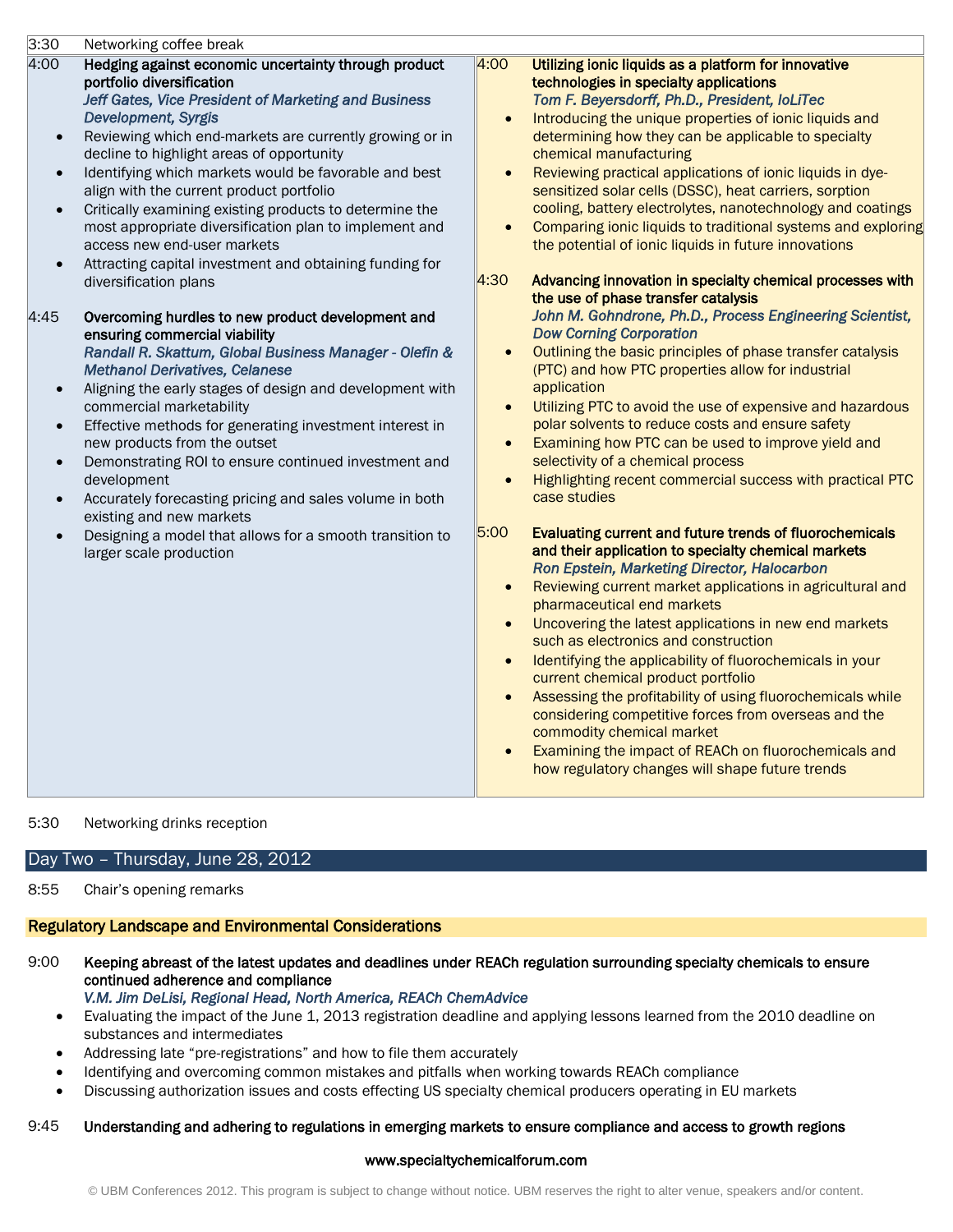## *Vicente Santa Cruz, Project Manager and Technical Service, Chevron Phillips*

- Summarizing "China"s REACH" regulations and potential updates in the pipeline to determine their implications for US manufacturers operating in this market
- Reviewing regulations from India"s Department of Chemical and Petro-chemicals and strategies to adhere to these requirements to gain a foothold in this market
- Examining regulations on the horizon in emerging markets including Latin America and the Middle East/Africa to determine the impact on market entry
- Devising strategies to overcome international regulatory challenges and ensure access to growing markets

### 10:30 Networking activity and coffee break

Don"t miss this exclusive opportunity to meet the who"s who of the specialty chemical market. Introduce yourself to key decision makers and industry experts in short succession, make strategic contacts and expand your network – *don't forget your business cards!*

### 11:30 PRACTICAL WORKSHOP: Achieving regulatory compliance as a small-scale chemical producer *Hayden Routledge, Senior Business Development Director, WIL Research*

- Managing regulatory obligations and ensuring compliance without a devoted regulations department
- Establishing which regulations are applicable to small-scale producers and how to comply
- Managing Department of Transportation employee certification requirements to transport products effectively
- 12:15 Reviewing OSHA updates to ensure employee safety and compliance for specialty chemical manufacturers *Jim Shelton, Compliance Assistance Specialist, OSHA Houston North Area Office* 
	- Outlining the new National Emphasis Program (NEP) specific to chemical facilities
	- Identifying the most common violations committed by specialty chemical manufacturers and establishing measures to avoid them and meet inspection requirements
	- Enhancing employee understanding and nurturing a culture of safety through training programs including "Hazardous Communications" and Personal Protective Equipment (PPE)
	- Q&A session on specific challenges faced when adhering to Process Safety Management (PSM) standards
- 1:00 Networking lunch
- 2:00 Managing the complexities of the EPA"s Toxic Substances Control Act (TCSA) and determining how this Act is likely to evolve in subsequent legislation

### *Fred Marashi, Regulatory Compliance Advisor, Chevron Phillips Chemical*

- Establishing the need to modernize the TCSA and the practical implications for the business success of specialty chemical manufacturers
- Evaluating the potential impact of the Safe Chemicals Act or REACh-like legislation in terms of increased data submission leading to increased costs and delays
- Prioritizing data and documentation requirements for filing Pre-Manufacture Notices (PMNs) to avoid receiving an incomplete notice and delaying time to market
- Determining filing responsibility between toll processors and clients to ensure proper reporting

## 2:45 CASE STUDY: Implementing green chemistry initiatives through open innovation to achieve lean and sustainable operations *Alejandrina Campanella, Ph.D., BioComposites Platform Leader, Dixie Chemical Company*

- Utilizing market-facing technology strategies and matching process capability with emerging technology
- Developing academic and industrial innovation partnerships
- Evaluating and validating external technology
- Assessing cost, product pricing, and revenue sharing considerations
- Implementing product application feedback loops
- Managing intellectual property and regulatory registration
- Leveraging collaboration and shared efforts during commercialization
- 3:30 Networking coffee break

## Sourcing Raw Materials

### 4:00 Maximizing efficiency in the supply chain through local and domestic sourcing strategies

- Evaluating the current trends and future outlook of sourcing in the US to advance project forecasting and planning
- Ensuring domestic suppliers meet quality standards and enable compliance